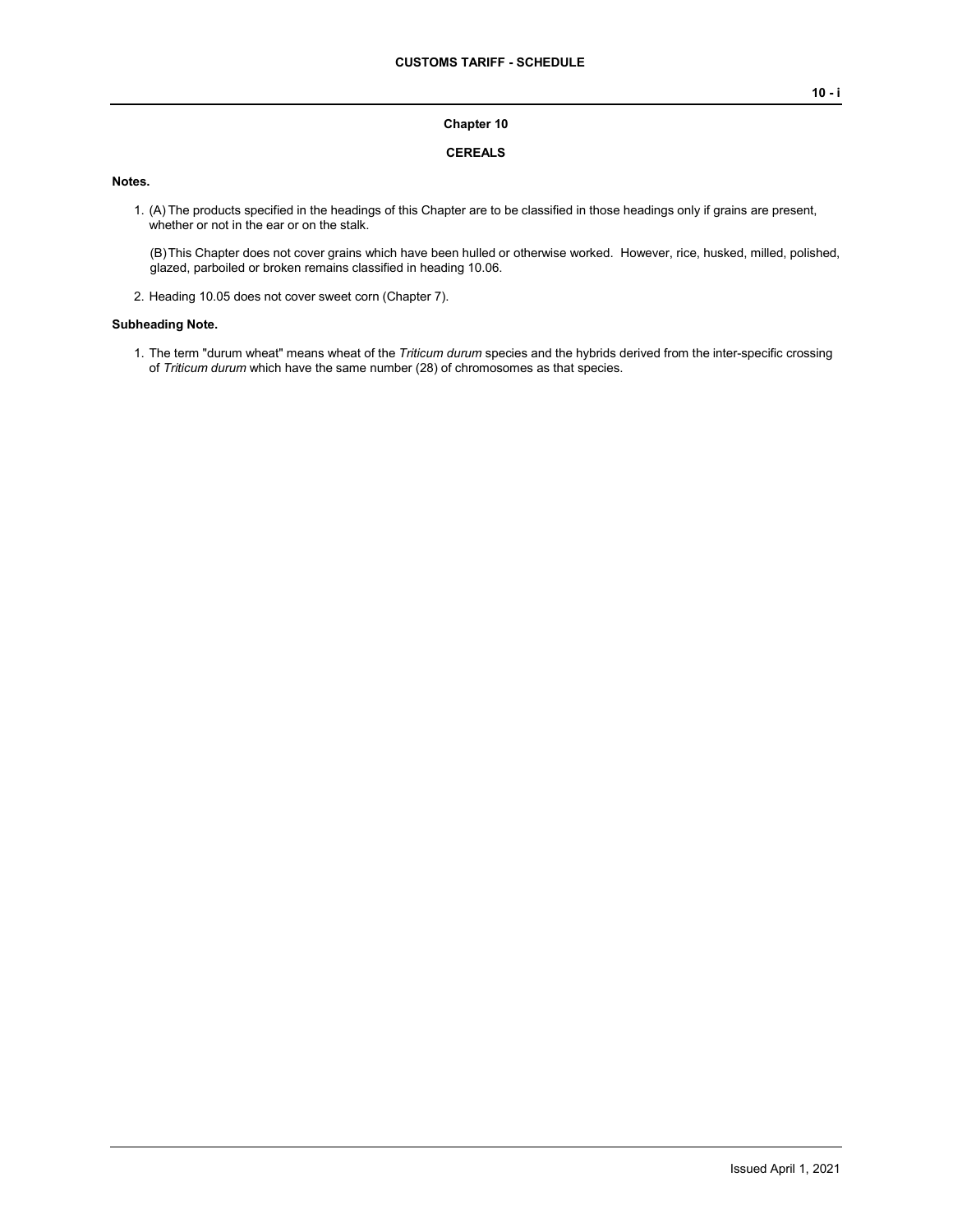# **CUSTOMS TARIFF - SCHEDULE**

| <b>Tariff</b><br>Item | SS | <b>Description of Goods</b>                  | Unit of<br>Meas. | <b>MFN</b><br><b>Tariff</b> | <b>Applicable</b><br><b>Preferential Tariffs</b>                                                              |
|-----------------------|----|----------------------------------------------|------------------|-----------------------------|---------------------------------------------------------------------------------------------------------------|
| 10.01                 |    | Wheat and meslin.                            |                  |                             |                                                                                                               |
|                       |    | -Durum wheat:                                |                  |                             |                                                                                                               |
|                       |    |                                              |                  |                             |                                                                                                               |
| 1001.11               |    | - -Seed                                      |                  |                             |                                                                                                               |
|                       |    | 1001.11.10 00 - - - Within access commitment | <b>TNE</b>       | \$1.90/tonne                | CCCT, LDCT, UST,<br>MXT, CIAT, CT, CRT,<br>IT, PT, COLT, JT, PAT,<br>HNT, KRT, CEUT, UAT,<br>CPTPT, UKT: Free |
|                       |    | 1001.11.20 00 - - - Over access commitment   | <b>TNE</b>       | 49%                         | LDCT, UST, MXT, CT,<br>CRT, PT, COLT, JT,<br>PAT, HNT, KRT, CEUT,<br>UAT, CPTPT,<br>UKT: Free                 |
| 1001.19               |    | - -Other                                     |                  |                             |                                                                                                               |
|                       |    | 1001.19.10 00 - - - Within access commitment | <b>TNE</b>       | Free                        | CCCT, LDCT, UST,<br>MXT, CIAT, CT, CRT,<br>IT, PT, COLT, JT, PAT,<br>HNT, KRT, CEUT, UAT,<br>CPTPT, UKT: Free |
|                       |    | 1001.19.20 00 - - - Over access commitment   | <b>TNE</b>       | 49%                         | LDCT, UST, MXT, CT,<br>CRT, PT, COLT, JT,<br>PAT, HNT, KRT, CEUT,<br>UAT, CPTPT,<br>UKT: Free                 |
|                       |    | -Other:                                      |                  |                             |                                                                                                               |
| 1001.91               |    | - -Seed                                      |                  |                             |                                                                                                               |
|                       |    | 1001.91.10 00 - - - Within access commitment | <b>TNE</b>       | \$1.90/tonne                | CCCT, LDCT, UST,<br>MXT, CIAT, CT, CRT,<br>IT, PT, COLT, JT, PAT,<br>HNT, KRT, CEUT, UAT,<br>CPTPT, UKT: Free |
|                       |    | 1001.91.20 00 - - - Over access commitment   | <b>TNE</b>       | 76.5%                       | LDCT, UST, MXT, CT,<br>CRT, PT, COLT, JT,<br>PAT, HNT, KRT, CEUT,<br>UAT, CPTPT,<br>UKT: Free                 |
|                       |    |                                              |                  |                             |                                                                                                               |

**1001.99 - -Other**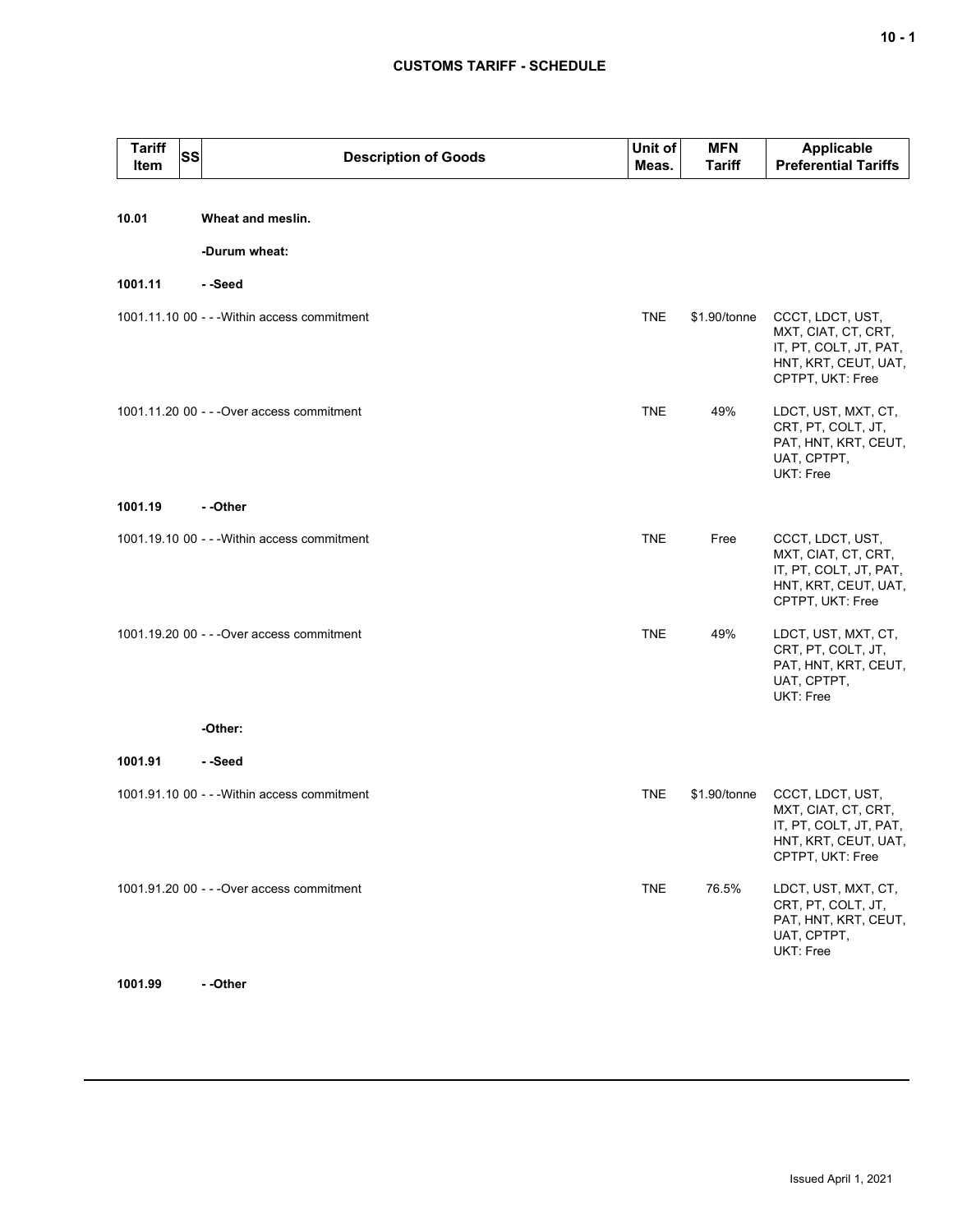| <b>Tariff</b>        | <b>SS</b><br><b>Description of Goods</b>       | Unit of    | <b>MFN</b>    | Applicable                                                                                                            |
|----------------------|------------------------------------------------|------------|---------------|-----------------------------------------------------------------------------------------------------------------------|
| Item                 |                                                | Meas.      | <b>Tariff</b> | <b>Preferential Tariffs</b>                                                                                           |
|                      | 1001.99.10 00 - - - Within access commitment   | <b>TNE</b> | Free          | CCCT, LDCT, UST,<br>MXT, CIAT, CT, CRT,<br>IT, PT, COLT, JT, PAT,<br>HNT, KRT, CEUT, UAT,<br>CPTPT, UKT: Free         |
|                      | 1001.99.20 00 - - - Over access commitment     | <b>TNE</b> | 76.5%         | LDCT, UST, MXT, CT,<br>CRT, PT, COLT, JT,<br>PAT, HNT, KRT, CEUT,<br>UAT, CPTPT,<br>UKT: Free                         |
| 10.02                | Rye.                                           |            |               |                                                                                                                       |
| 1002.10.00 00 -Seed  |                                                | <b>TNE</b> | Free          | CCCT, LDCT, GPT,<br>UST, MXT, CIAT, CT,<br>CRT, IT, PT, COLT, JT,<br>PAT, HNT, KRT, CEUT,<br>UAT, CPTPT,<br>UKT: Free |
| 1002.90.00 00 -Other |                                                | <b>TNE</b> | Free          | CCCT, LDCT, GPT,<br>UST, MXT, CIAT, CT,<br>CRT, IT, PT, COLT, JT,<br>PAT, HNT, KRT, CEUT,<br>UAT, CPTPT,<br>UKT: Free |
| 10.03                | Barley.                                        |            |               |                                                                                                                       |
| 1003.10              | -Seed                                          |            |               |                                                                                                                       |
|                      | ---For malting purposes:                       |            |               |                                                                                                                       |
|                      | 1003.10.11 00 - - - - Within access commitment | <b>TNE</b> | Free          | CCCT, LDCT, UST,<br>MXT, CIAT, CT, CRT,<br>IT, PT, COLT, JT, PAT,<br>HNT, KRT, CEUT, UAT,<br>CPTPT, UKT: Free         |
|                      | 1003.10.12 00 - - - - Over access commitment   | <b>TNE</b> | 94.5%         | LDCT, UST, MXT, CT,<br>CRT, PT, COLT, JT,<br>PAT, HNT, KRT, UAT,<br>CPTPT: Free<br><b>CEUT, UKT: 15.5%</b>            |
|                      | $- -$ Other:                                   |            |               |                                                                                                                       |
|                      | 1003.10.91 00 - - - - Within access commitment | <b>TNE</b> | \$0.99/tonne  | CCCT, LDCT, UST,<br>MXT, CIAT, CT, CRT,<br>IT, PT, COLT, JT, PAT,<br>HNT, KRT, CEUT, UAT,<br>CPTPT, UKT: Free         |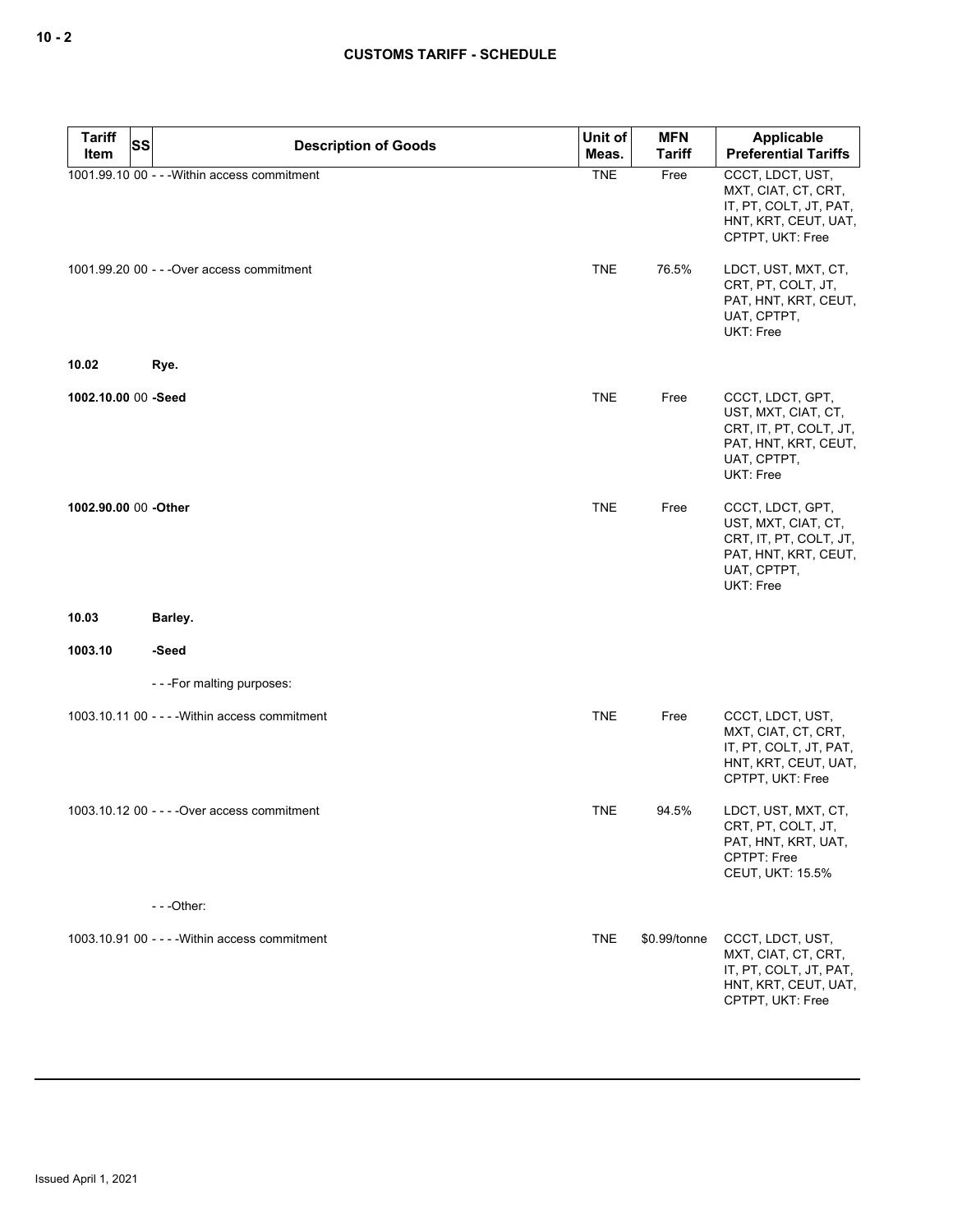| <b>Tariff</b><br><b>SS</b> |                                                | Unit of    | <b>MFN</b>    | <b>Applicable</b>                                                                                                     |
|----------------------------|------------------------------------------------|------------|---------------|-----------------------------------------------------------------------------------------------------------------------|
| Item                       | <b>Description of Goods</b>                    | Meas.      | <b>Tariff</b> | <b>Preferential Tariffs</b>                                                                                           |
|                            | 1003.10.92 00 - - - - Over access commitment   | <b>TNE</b> | 21%           | CCCT, LDCT, UST,<br>MXT, CT, CRT, PT,<br>COLT, JT, PAT, HNT,<br>KRT, CEUT, UAT,<br>CPTPT, UKT: Free                   |
| 1003.90                    | -Other                                         |            |               |                                                                                                                       |
|                            | ---For malting purposes:                       |            |               |                                                                                                                       |
|                            | 1003.90.11 00 - - - - Within access commitment | <b>TNE</b> | Free          | CCCT, LDCT, UST,<br>MXT, CIAT, CT, CRT,<br>IT, PT, COLT, JT, PAT,<br>HNT, KRT, CEUT, UAT,<br>CPTPT, UKT: Free         |
|                            | 1003.90.12 00 - - - - Over access commitment   | <b>TNE</b> | 94.5%         | LDCT, UST, MXT, CT,<br>CRT, PT, COLT, JT,<br>PAT, HNT, KRT, UAT,<br><b>CPTPT: Free</b><br><b>CEUT, UKT:15.5%</b>      |
|                            | $- -$ Other:                                   |            |               |                                                                                                                       |
|                            | 1003.90.91 00 - - - - Within access commitment | <b>TNE</b> | Free          | CCCT, LDCT, UST,<br>MXT, CIAT, CT, CRT,<br>IT, PT, COLT, JT, PAT,<br>HNT, KRT, CEUT, UAT,<br>CPTPT, UKT: Free         |
|                            | 1003.90.92 00 - - - - Over access commitment   | <b>TNE</b> | 21%           | CCCT, LDCT, UST,<br>MXT, CT, CRT, PT,<br>COLT, JT, PAT, HNT,<br>KRT, CEUT, UAT,<br>CPTPT, UKT: Free                   |
| 10.04                      | Oats.                                          |            |               |                                                                                                                       |
| 1004.10.00 00 -Seed        |                                                | <b>TNE</b> | Free          | CCCT, LDCT, GPT,<br>UST, MXT, CIAT, CT,<br>CRT, IT, PT, COLT, JT,<br>PAT, HNT, KRT, CEUT,<br>UAT, CPTPT,<br>UKT: Free |
| 1004.90.00 00 -Other       |                                                | <b>TNE</b> | Free          | CCCT, LDCT, GPT,<br>UST, MXT, CIAT, CT,<br>CRT, IT, PT, COLT, JT,<br>PAT, HNT, KRT, CEUT,<br>UAT, CPTPT,<br>UKT: Free |

**10.05 Maize (corn).**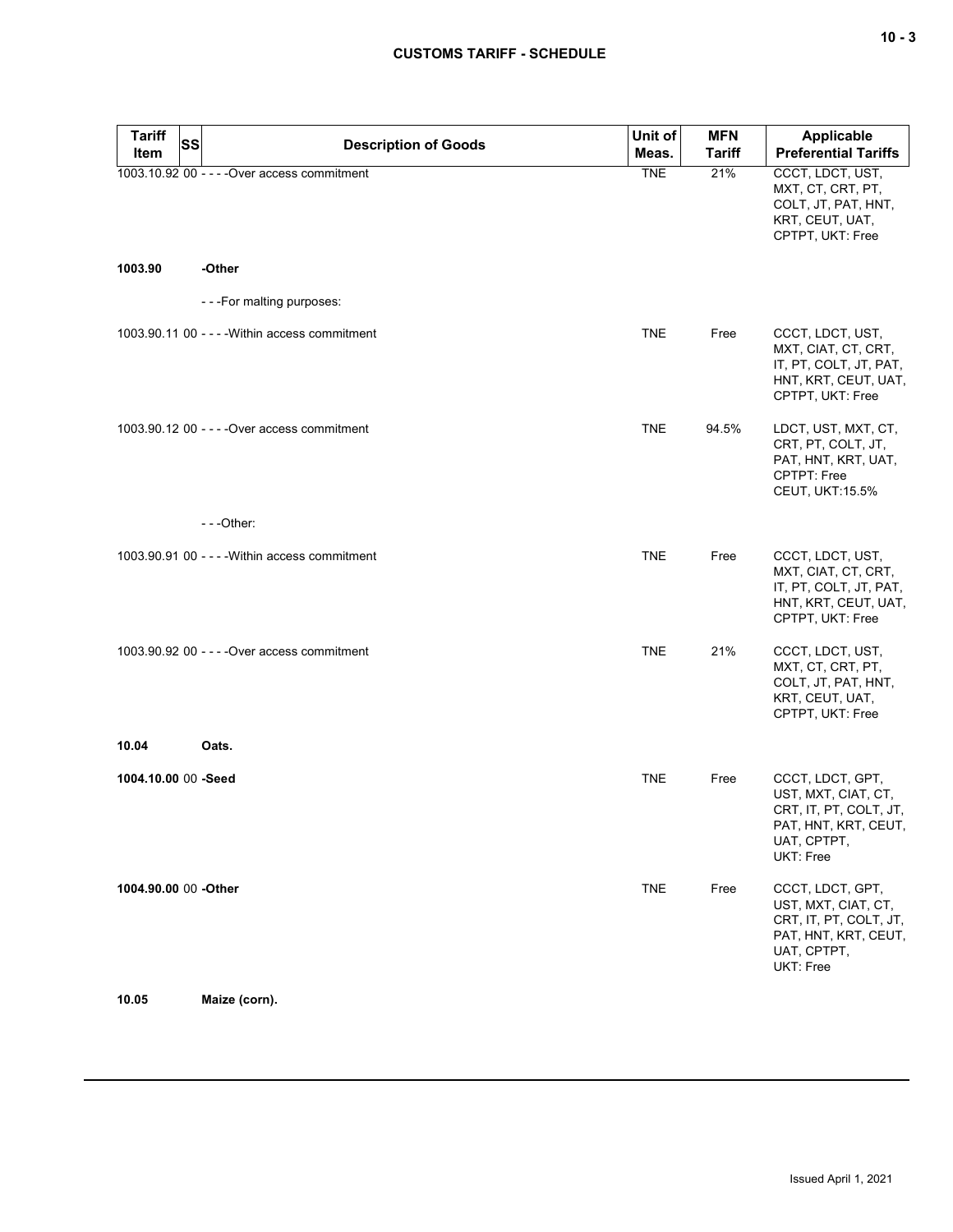| <b>Tariff</b><br><b>SS</b><br>Item | <b>Description of Goods</b>                                           | Unit of<br>Meas.                              | <b>MFN</b><br>Tariff | Applicable<br><b>Preferential Tariffs</b>                                                                                    |
|------------------------------------|-----------------------------------------------------------------------|-----------------------------------------------|----------------------|------------------------------------------------------------------------------------------------------------------------------|
| 1005.10.00                         | -Seed                                                                 | <b>TNE</b><br><b>TNE</b>                      | Free                 | CCCT. LDCT. GPT.<br>UST, MXT, CIAT, CT,<br>CRT, IT, PT, COLT, JT,<br>PAT, HNT, KRT, CEUT,<br>UAT, CPTPT,<br><b>UKT: Free</b> |
| 1005.90.00                         | -Other                                                                |                                               | Free                 | CCCT, LDCT, GPT,<br>UST, MXT, CIAT, CT,<br>CRT, IT, PT, COLT, JT,<br>PAT, HNT, KRT, CEUT,<br>UAT, CPTPT,<br><b>UKT: Free</b> |
|                                    | -----Yellow dent corn (Zea mays var. indentata):                      | <b>TNE</b><br><b>TNE</b><br><b>TNE</b>        |                      |                                                                                                                              |
|                                    | - - - - - Other:                                                      | <b>TNE</b><br><b>TNE</b><br><b>TNE</b>        |                      |                                                                                                                              |
| 10.06                              | Rice.                                                                 |                                               |                      |                                                                                                                              |
|                                    | 1006.10.00 00 - Rice in the husk (paddy or rough)                     | <b>TNE</b>                                    | Free                 | CCCT, LDCT, GPT,<br>UST, MXT, CIAT CT,<br>CRT, IT, PT, COLT, JT,<br>PAT, HNT, KRT, CEUT,<br>UAT, CPTPT,<br>UKT: Free         |
| 1006.20.00                         | -Husked (brown) rice                                                  |                                               | Free                 | CCCT, LDCT, GPT,<br>UST, MXT, CIAT, CT,<br>CRT, IT, PT, COLT, JT,<br>PAT, HNT, KRT, CEUT,<br>UAT, CPTPT,<br><b>UKT: Free</b> |
|                                    |                                                                       | <b>TNE</b><br><b>TNE</b><br>TNE<br><b>TNE</b> |                      |                                                                                                                              |
| 1006.30.00                         | -Semi-milled or wholly milled rice, whether or not polished or glazed |                                               | Free                 | CCCT, LDCT, GPT,<br>UST, MXT, CIAT, CT,<br>CRT, IT, PT, COLT, JT,<br>PAT, HNT, KRT, CEUT,<br>UAT, CPTPT,<br><b>UKT: Free</b> |
|                                    | -----Parboiled:<br>- - - - - Other:                                   | <b>TNE</b><br><b>TNE</b>                      |                      |                                                                                                                              |
|                                    |                                                                       | <b>TNE</b><br><b>TNE</b>                      |                      |                                                                                                                              |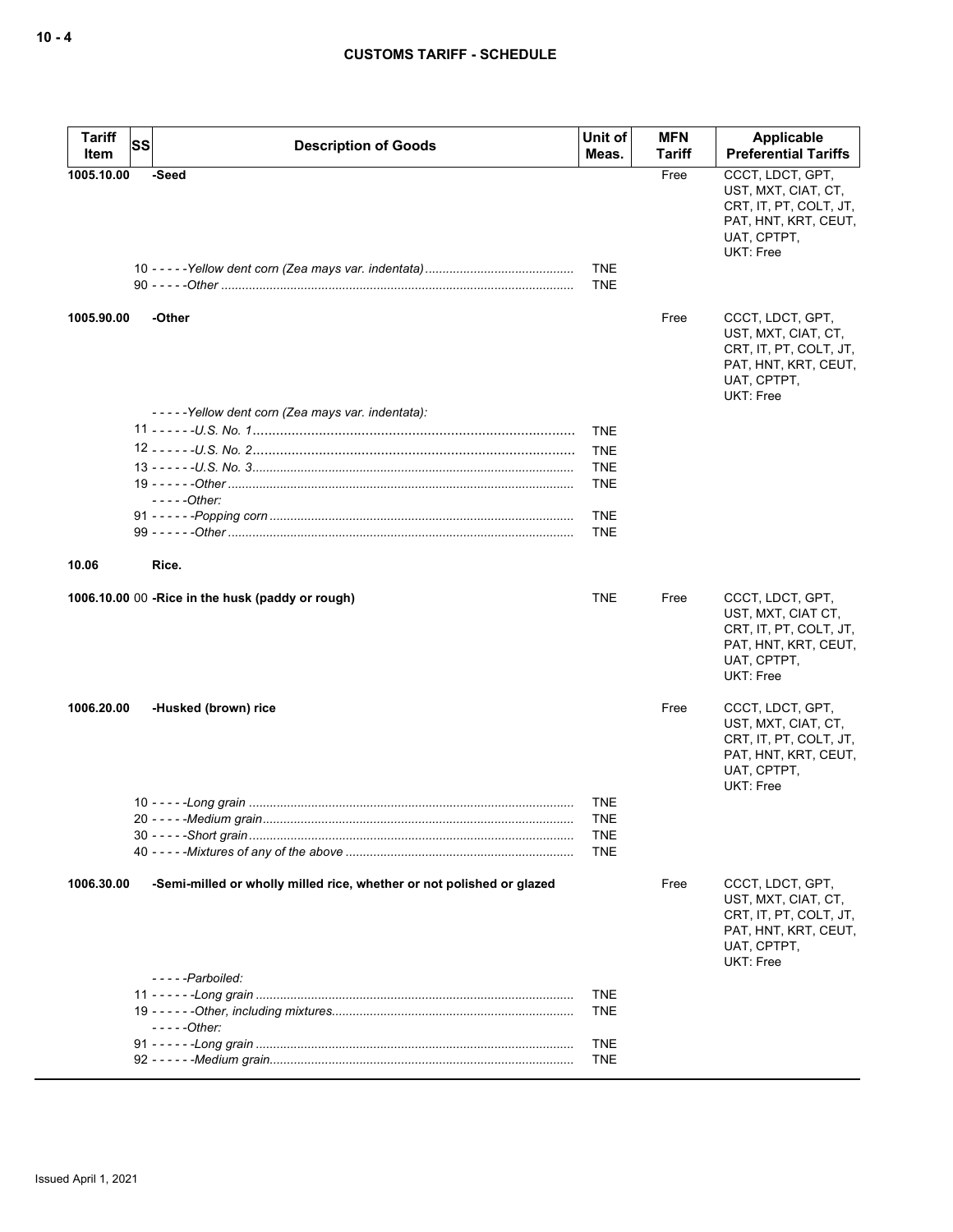| <b>Tariff</b><br><b>SS</b><br><b>Item</b> | <b>Description of Goods</b>                        | Unit of<br>Meas.         | <b>MFN</b><br><b>Tariff</b> | <b>Applicable</b><br><b>Preferential Tariffs</b>                                                                      |
|-------------------------------------------|----------------------------------------------------|--------------------------|-----------------------------|-----------------------------------------------------------------------------------------------------------------------|
|                                           |                                                    | <b>TNE</b><br><b>TNE</b> |                             |                                                                                                                       |
| 1006.40.00 00 - Broken rice               |                                                    | <b>TNE</b>               | Free                        | CCCT, LDCT, GPT,<br>UST, MXT, CIAT, CT,<br>CRT, IT, PT, COLT, JT,<br>PAT, HNT, KRT, CEUT,<br>UAT, CPTPT,<br>UKT: Free |
| 10.07                                     | Grain sorghum.                                     |                          |                             |                                                                                                                       |
| 1007.10.00 00 -Seed                       |                                                    | <b>TNE</b>               | Free                        | CCCT, LDCT, GPT,<br>UST, MXT, CIAT, CT,<br>CRT, IT, PT, COLT, JT,<br>PAT, HNT, KRT, CEUT,<br>UAT, CPTPT,<br>UKT: Free |
| 1007.90.00 00 -Other                      |                                                    | <b>TNE</b>               | Free                        | CCCT, LDCT, GPT,<br>UST, MXT, CIAT, CT,<br>CRT, IT, PT, COLT, JT,<br>PAT, HNT, KRT, CEUT,<br>UAT, CPTPT,<br>UKT: Free |
| 10.08                                     | Buckwheat, millet and canary seeds; other cereals. |                          |                             |                                                                                                                       |
| 1008.10.00 00 -Buckwheat                  |                                                    | <b>TNE</b>               | Free                        | CCCT, LDCT, GPT,<br>UST, MXT, CIAT, CT,<br>CRT, IT, PT, COLT, JT,<br>PAT, HNT, KRT, CEUT,<br>UAT, CPTPT,<br>UKT: Free |
|                                           | -Millet:                                           |                          |                             |                                                                                                                       |
| 1008.21.00 00 - - Seed                    |                                                    | KGM                      | Free                        | CCCT, LDCT, GPT,<br>UST, MXT, CIAT, CT,<br>CRT, IT, PT, COLT, JT,<br>PAT, HNT, KRT, CEUT,<br>UAT, CPTPT,<br>UKT: Free |
| 1008.29.00 00 - - Other                   |                                                    | KGM                      | Free                        | CCCT, LDCT, GPT,<br>UST, MXT, CIAT, CT,<br>CRT, IT, PT, COLT, JT,<br>PAT, HNT, KRT, CEUT,<br>UAT, CPTPT,<br>UKT: Free |
| 1008.30.00 00 - Canary seeds              |                                                    | KGM                      | Free                        | CCCT, LDCT, GPT,<br>UST, MXT, CIAT, CT,<br>CRT, IT, PT, COLT, JT,<br>PAT, HNT, KRT, CEUT,<br>UAT, CPTPT,<br>UKT: Free |